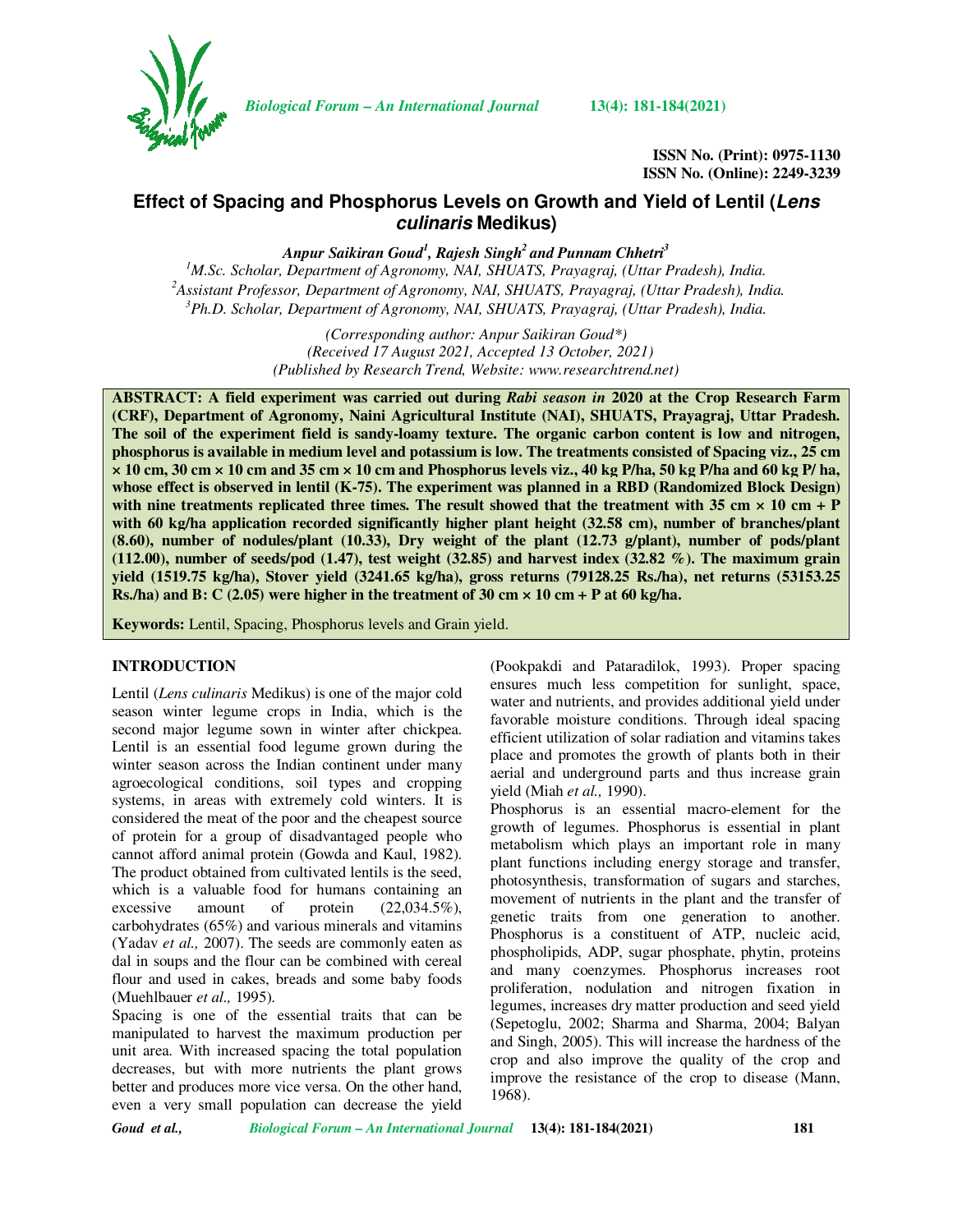#### **MATERIALS AND METHODS**

The experiment was carried out during the *Rabi* season, in 2020 at the Crop Research Farm (CRF), Department of Agronomy, Sam Higginbottom University of Agriculture, Technology and Sciences (SHUATS), Prayagraj, Uttar Pradesh. CRF is located on the correct side of the Yamuna River and across the city of Prayagraj. This area is located at latitude 25°57 ′N, longitude 87°19'E and at an elevation of 98 m above mean sea level. All the facilities needed for cultivation were available. The experiment was laid in Randomized Block Design with nine treatments replicated three times. The treatments consisted of spacings,  $25cm \times$ 10cm, 30cm  $\times$  10cm and 35cm  $\times$  10cm and phosphorus levels 40 kg P/ha, 50 kg P/ha and 60 kg P/ha, the effect of which is observed kg/ha,  $(T2)$  25 cm  $\times$  10 cm + Phosphorus 50 kg/ha,  $(T3)$  25 cm  $\times$  10 cm + Phosphorus 60 kg in lentil (K-75). The treatment combinations are as follows (T1) 25 cm  $\times$  10 cm + Phosphorus 40/ha, (T4) 30 cm  $\times$  10 cm + Phosphorus 40 kg/ha, (T5) 30 cm  $\times$  10 cm + Phosphorus 50 kg/ha, (T6) 30 cm  $\times$  10 cm + Phosphorus 60 kg/ha, (T7) 35 cm  $\times$  10 cm + Phosphorus 40 kg/ha, (T8) 35 cm  $\times$  10 cm + Phosphorus 50 kg/ha, (T9) 35 cm  $\times$  10 cm + Phosphorus 60 kg/ha. The Recommended dose of fertilizer is 20:40:20kg/ha NPK. The fertilizer was applied in the form of Urea, Single super phosphate and Muriate of potash at the time of sowing. The growth parameters were recorded at periodic intervals of 20, 40, 60, 80,100 DAS and at harvest plants selected at random in each treatment.

#### **RESULT AND DICUSSION**

The present investigation was carried out at the crop Research Farm, SHUATS to assess the effect of Spacing and Phosphorus levels on growth and yield of Lentil (*Lens culinaris* Medikus)

**Growth Parameters:** Data present in the present Table 1. The results of the present investigation revealed that T<sub>9</sub> (35 cm  $\times$  10 cm + P at 60 kg/ha) significantly increased the plant height (32.58 cm) at harvest stage as

compared to all treatments which was significantly at par with T<sub>8</sub> (35 cm  $\times$  10 cm + P at 50 kg/ha)30.83 cm and  $T_6$  (30 cm  $\times$  10 cm + P at 60 kg/ha) 30.61 cm. Plant height was increased due to application of phosphorus in the soil, which increases the availability of plant nutrients might have increased photosynthetic capacity and the translocation of metabolites in different parts which ultimately increased the root and shoot development of the crop. These findings corroborate the results of Yumnam *et al.,* (2018); Singh and Singh (2014) in lentil.

At harvest the maximum number of branches per plant were observed in T<sub>9</sub> (35 cm  $\times$  10 cm + P at 60 kg/ha) (8.60). However, 7.47 was recorded in T<sub>8</sub> (35 cm  $\times$  10 cm + P at 50 kg/ha), 7.33 was recorded in  $T_3$  (25 cm  $\times$ 10 cm + P at 60 kg/ha) and 7.20 was recorded in  $T<sub>6</sub>$  (30  $cm \times 10$  cm + P at 60 kg/ha) which were statistically at par with  $T_9$  (35 cm  $\times$  10 cm + P at 60 kg/ha). Number of branches per plant was influenced significantly by different spacing and phosphorus levels. Number of branches per plant was increased due to more horizontal growth and plant canopy area under wider spacing. Due to less plant density and competition, plant get sufficient light, air and nutrition for better growth and development under wider spacing as compared to those in closer spacing (Bahadur and Singh, 2005); (Tungoe *et al*., 2018). The potential of lentil to produce more branches per plant can be increased with the increases Each in the level of phosphorus (Rasheed *et al*., 2010).

At 100DAS the number of nodules per plant was significantly higher in the treatment T9 (35 cm  $\times$  10 cm + P at 60 kg/ha) with 18.13 nodules per plant. Treatments T6 (30 cm  $\times$  10 cm + P at 60 kg/ha) 16.33 and T8 (35 cm  $\times$  10 cm + P at 50 kg/ha) 16.80 were statistically at par with T9 (35 cm  $\times$  10 cm + P at 60 kg/ha). Phosphorus helps in utilizing nutrient efficiency, resulting in better canopy and a further increase in radiant energy uptake and utilization with a greater effective and total number of nodules per plant. These results are confirmed by the results of another researcher, Togay *et al.,* (2008); Patel *et al.,* (2017); Masih *et al.,* (2020).

**Table 1: Effect of Spacing and Phosphorus levels on yield attributes and yield of Lentil.** 

| <b>Treatments</b>                                                      | Plant height (cm)<br>At harvest | <b>Branches/plant</b><br>At harvest | Nodules/plant<br><b>100 DAS</b> | Dry matter accumulation<br>$(g/\text{plant})$<br>At harvest |
|------------------------------------------------------------------------|---------------------------------|-------------------------------------|---------------------------------|-------------------------------------------------------------|
| $25 \text{ cm} \times 10 \text{ cm} + P$ at 40 kg/ha                   | 25.87                           | 5.60                                | 13.53                           | 10.07                                                       |
| $25 \text{ cm} \times 10 \text{ cm} + P$ at $50 \text{ kg/ha}$         | 27.89                           | 6.53                                | 14.87                           | 10.24                                                       |
| $25 \text{ cm} \times 10 \text{ cm} + P$ at 60 kg/ha                   | 28.38                           | 7.33                                | 16.13                           | 10.35                                                       |
| $30 \text{ cm} \times 10 \text{ cm} + P$ at 40 kg/ha                   | 27.71                           | 6.80                                | 13.53                           | 10.72                                                       |
| $30 \text{ cm} \times 10 \text{ cm} + P$ at $50 \text{ kg/ha}$         | 28.95                           | 6.87                                | 14.87                           | 11.56                                                       |
| $30 \text{ cm} \times 10 \text{ cm} + P$ at 60 kg/ha                   | 30.61                           | 7.20                                | 16.33                           | 11.79                                                       |
| $35 \text{ cm} \times 10 \text{ cm} + \text{ P}$ at 40 kg/ha           | 28.27                           | 6.53                                | 16.27                           | 11.08                                                       |
| $35 \text{ cm} \times 10 \text{ cm} + \text{ P}$ at $50 \text{ kg/ha}$ | 30.83                           | 7.47                                | 16.80                           | 12.24                                                       |
| $35 \text{ cm} \times 10 \text{ cm} + P$ at 60 kg/ha                   | 32.58                           | 8.60                                | 18.13                           | 12.73                                                       |
| <b>F-Test</b>                                                          | S                               | S                                   | S                               | S                                                           |
| $SEm \pm$                                                              | 1.20                            | 0.49                                | 0.61                            | 0.47                                                        |
| $CD (P=0.05)$                                                          | 3.59                            | l.47                                | 1.83                            | 1.41                                                        |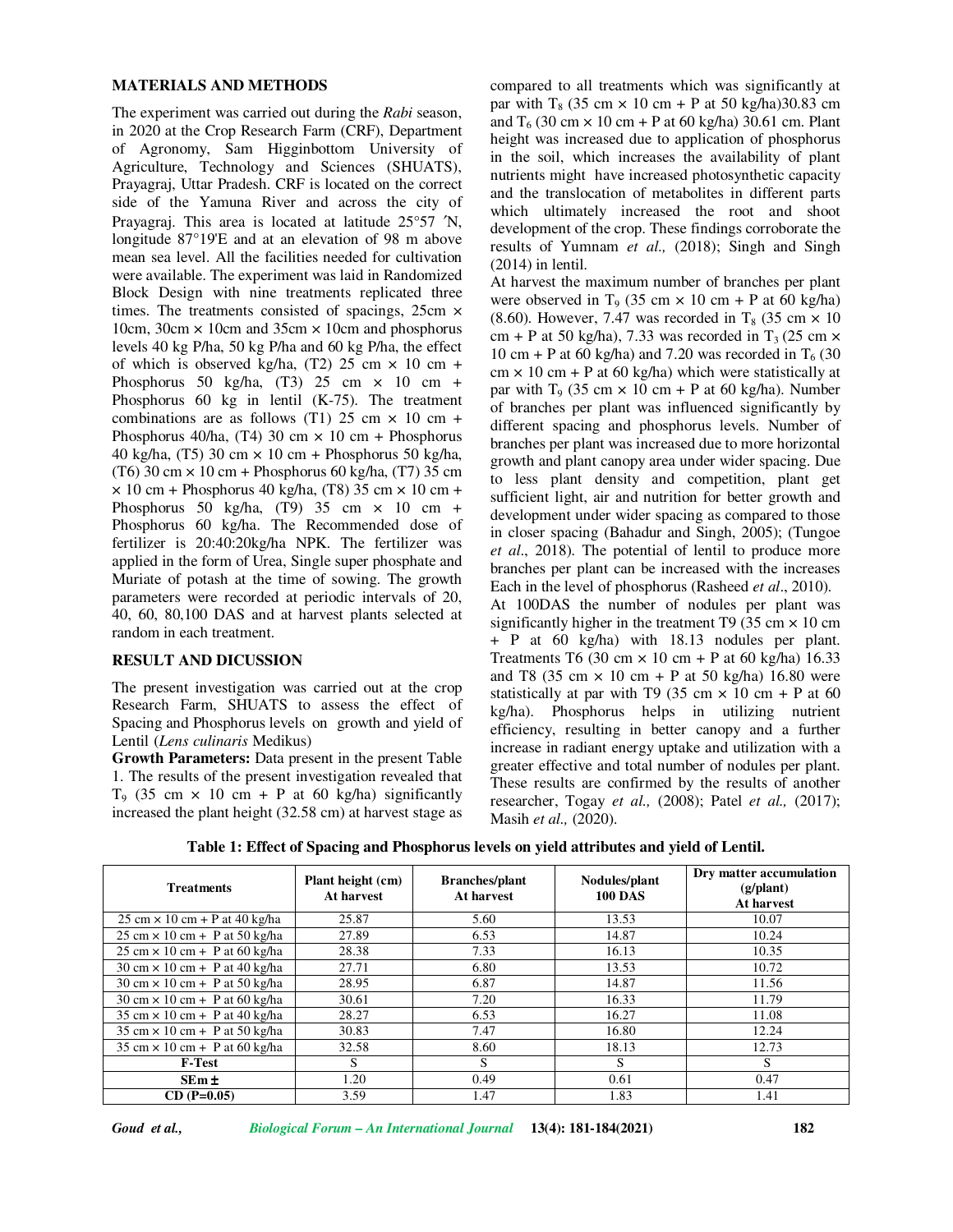At harvest the maximum dry weight was observed in  $T<sub>9</sub>$ (35 cm  $\times$  10 cm + P at 60 kg/ha) (17.69 g). However, 17.01 g was recorded in  $T_8$  (35 cm  $\times$  10 cm + P at 50 kg/ha), 16.38 g was recorded in  $T_6$  (30 cm  $\times$  10 cm + P at 60 kg/ha) and 16.06 g  $T_5$  (30 cm  $\times$  10 cm + P at 50) kg/ha which were statistically at par with  $T<sub>9</sub>$  (35 cm  $\times$ 10 cm + P at 60 kg/ha). Wide row spacing helped in better photosynthetic activity due to greater exposure to light and increased availability of nutrients to plants might have also resulted in higher dry weight of the plant. Results reported by Dutta *et al.,* (2020); Khan *et al.,* (2017); Masih *et al.,* (2020).

**Yield attributes:** Observations regarding yield attributes are reported in Table 2. The T9 treatment with 35 cm  $\times$  10 cm + P at 60 kg/ha recorded the maximum number of pods per plant (112.00), the number of seeds per pod (1.47) and test weight (32.85 grams). Fertilization with phosphorus increases the availability of other plant nutrients which increased the accumulation of carbohydrates and their remobilization to the reproductive parts of the plant, being the nearest sink. Phosphorus is known to encourage flowering and fruiting, which may have stimulated plants to produce more pods per plant and also allows more seeds to develop per pod. Fertilization with phosphorus resulted

in much better granulation, enhancement and improvement occurring in 1000 seed weights with increasing doses of phosphorus. Similar results have been reported by Dogan *et al.,* (2014); Abid *et al.,* (2017); Saleh (1976); Yumnam *et al.,* (2018); Shah *et al.,* (2000).

Yield. Observations for grain yield, Stover yield and harvest index are shown in Table 2. The maximum grain yield (1519.75 kg/ha) was observed in the T6 treatment (30 cm  $\times$  10 cm + P at 60 kg/ha). However, 1450.69 kg/ha were recorded in the T9 treatment (35 cm  $\times$  10 cm + P at 60 kg/ha) and 1353.23 kg/ha were recorded in the T3 treatment (25 cm  $\times$  10 cm + P at 60 kg/ha) statistically at par with T6 (30 cm  $\times$  10 cm + P at 60 kg/ha). The maximum yield of Stover (3241.65 kg/ha) was observed in the T6 treatment (30 cm  $\times$  10 cm + P at 60 kg/ha); however,  $3017.94$  kg/ha was recorded in the T9 treatment (35 cm  $\times$  10 cm + P at 60 kg/ha) which was statistically at par with T6 treatment (30 cm  $\times$  10 cm + P at 60 kg/ha). Whereas a spacing of  $30 \times 10$  cm recorded a significantly higher seed and stover yield than a spacing of  $35 \times 10$  cm. according to the results of Choubey *et al.,* (2013); Singh, *et al.,* (2017), Kalsariaet *et al.,* (2017); Yumnam *et al.,* (2018) in lentil.

**Table 2: Effect of Spacing and Phosphorus levels on yield attributes and yield of Lentil.** 

| <b>Treatments</b>                                              | Pods/plant | Seeds/pod                | <b>Test weight</b><br>$\left( \mathbf{g} \right)$ | Grain yield<br>(kg/ha) | <b>Stover yield</b><br>(kg/ha) | <b>Harvest</b> index<br>$(\%)$ |
|----------------------------------------------------------------|------------|--------------------------|---------------------------------------------------|------------------------|--------------------------------|--------------------------------|
| $25 \text{ cm} \times 10 \text{ cm} + P$ at 40 kg/ha           | 90.20      | 1.00                     | 28.81                                             | 1034.63                | 2720.40                        | 27.56                          |
| $25 \text{ cm} \times 10 \text{ cm} + P$ at 50 kg/ha           | 97.73      | 1.13                     | 29.18                                             | 1273.39                | 2809.20                        | 31.01                          |
| $25 \text{ cm} \times 10 \text{ cm} + P$ at 60 kg/ha           | 93.80      | 1.20                     | 30.35                                             | 1353.23                | 2998.33                        | 31.06                          |
| $30 \text{ cm} \times 10 \text{ cm} + P$ at 40 kg/ha           | 93.00      | 1.07                     | 29.31                                             | 961.59                 | 2836.88                        | 25.23                          |
| $30 \text{ cm} \times 10 \text{ cm} + P$ at $50 \text{ kg/ha}$ | 101.20     | 1.27                     | 30.54                                             | 1256.05                | 2964.88                        | 29.48                          |
| $30 \text{ cm} \times 10 \text{ cm} + P$ at 60 kg/ha           | 108.07     | 1.33                     | 31.14                                             | 1519.75                | 3241.65                        | 31.91                          |
| $35 \text{ cm} \times 10 \text{ cm} + \text{ P}$ at 40 kg/ha   | 100.07     | 1.20                     | 30.08                                             | 1020.31                | 2810.36                        | 26.36                          |
| $35 \text{ cm} \times 10 \text{ cm} + P$ at $50 \text{ kg/ha}$ | 109.93     | 1.40                     | 30.93                                             | 1320.08                | 2861.10                        | 31.20                          |
| $35 \text{ cm} \times 10 \text{ cm} + P$ at 60 kg/ha           | 112.00     | 1.47                     | 32.85                                             | 1450.69                | 3017.94                        | 32.82                          |
| <b>F-Test</b>                                                  | S          | NS.                      | S                                                 | S                      | S                              | S                              |
| $SEm \pm$                                                      | 3.50       | 0.11                     | 0.64                                              | 63.04                  | 74.74                          | 0.40                           |
| $CD (P=0.05)$                                                  | 10.50      | $\overline{\phantom{0}}$ | 1.91                                              | 189.00                 | 224.06                         | 1.20                           |

The maximum harvest index (32.82 %) was observed in treatment  $T_9$  (35 cm  $\times$  10 cm + P at 60 kg/ha). However, 31.91 % was recorded in treatment  $T<sub>6</sub>$  (30 cm)  $\times$  10 cm + P at 60 kg/ha which was statistically at par with treatment T<sub>9</sub> (35 cm  $\times$  10 cm + P at 60 kg/ha). Increase in the level of phosphorus from 25 to 75 kg/ha increased the value of harvest index in lentil **(**Fatima *et al.*, 2013), however, the low HI at low level of phosphorus due to poor development of plant. Hence, balanced nutrition helps to increase the harvest index Singh *et al.,* (2016).

## **CONCLUSION**

The present study clearly showed that  $T_6$  (30 cm  $\times$  10 cm + 60 kg P/ha) has got higher grain yield (1519.75 kg/ha) and Stover yield (3241.65 kg/ha) in Lentil. It can be concluded that for obtaining higher yield of Lentil

optimum spacing and phosphorus was found more effective.

### **FUTURE SCOPE**

Since the findings were based on the research work done in one season under agro-ecological conditions of Prayagraj, it may be repeated for confirmation and farmer recommendations.

**Acknowledgement.** The authors are grateful to Dr. Rajesh Singh, Assistant Professor, Department of Agronomy, Naini Agricultural Institute, Sam Higginbottom University of Agriculture, Technology and Sciences, Prayagraj-211007, Uttar Pradesh, India for providing us necessary facilities to undertake the studies.

**Conflict of Interest.** None.